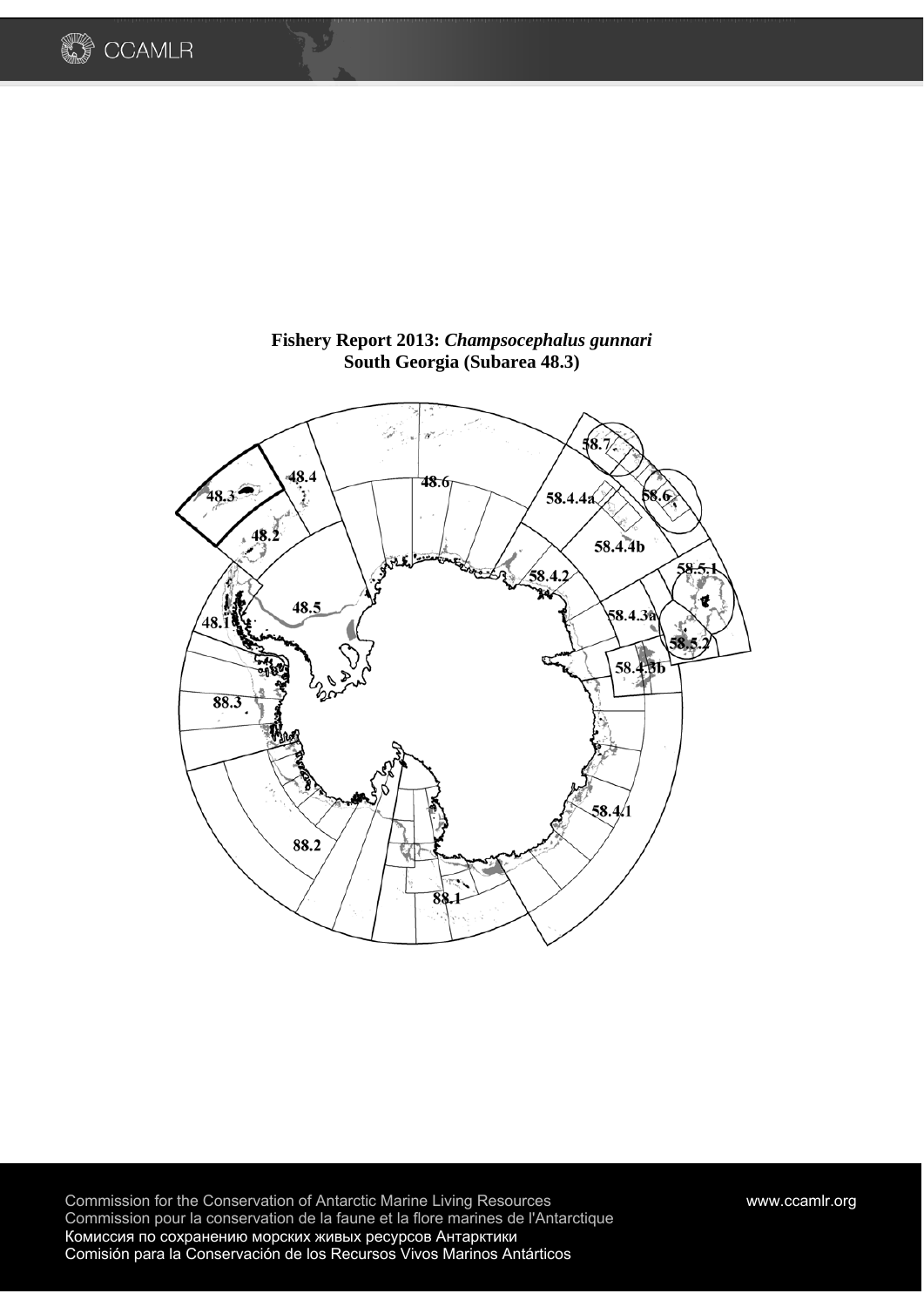## **CONTENTS**

|                                                                   | 1              |
|-------------------------------------------------------------------|----------------|
|                                                                   | 1              |
|                                                                   | 3              |
|                                                                   | 3              |
|                                                                   | 3              |
|                                                                   | $\overline{4}$ |
|                                                                   | $\overline{4}$ |
|                                                                   | $\overline{4}$ |
|                                                                   | $\overline{4}$ |
|                                                                   | $\overline{4}$ |
|                                                                   | $\overline{4}$ |
|                                                                   | 5              |
|                                                                   | 5              |
|                                                                   | 5              |
|                                                                   | 6              |
|                                                                   | 6              |
|                                                                   | 6              |
|                                                                   | 6              |
| Mitigation measures for incidental mortality of birds and mammals | 6              |
|                                                                   | 7              |
| Current management advice and conservation measures               | 7              |

The map on the cover page shows the management areas within the CAMLR Convention Area, the specific region related to this report is outlined in bold. Depths between 600 and 1 800 m are shaded.

Throughout this report the CCAMLR fishing season is represented by the year in which that season ended, e.g. 2012 represents the 2011/12 CCAMLR fishing season (from 1 December 2011 to 30 November 2012).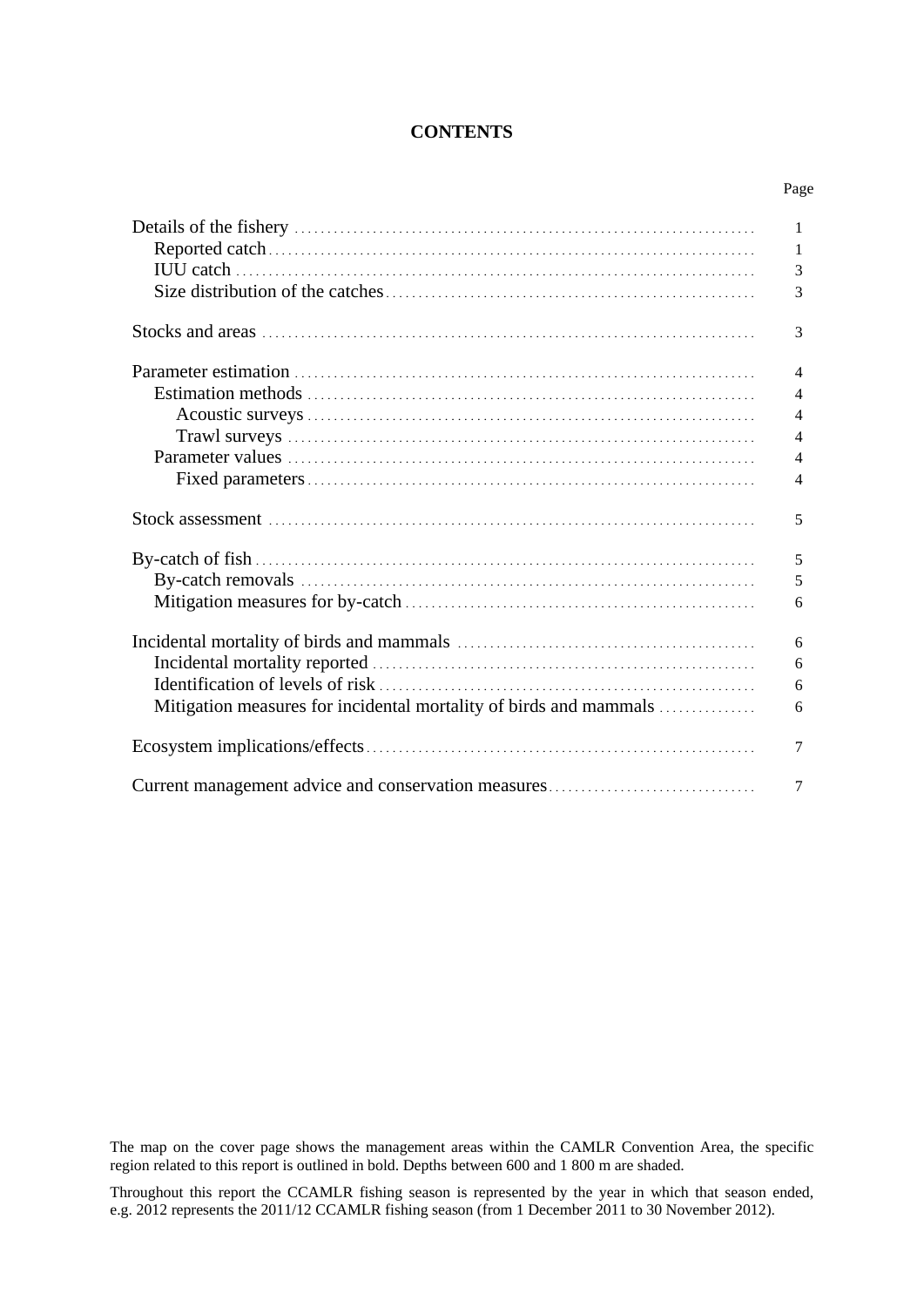## **FISHERY REPORT 2013:** *CHAMPSOCEPHALUS GUNNARI* **SOUTH GEORGIA (SUBAREA 48.3)**

## **Details of the fishery**

1. Mackerel icefish (*Champsocephalus gunnari*) grow rapidly to a maximum size of 55 cm, reaching a marketable size of 30 cm in three years. Icefish inhabit the shelf all around South Georgia and also at Shag Rocks, forming large aggregations. They feed on krill and their abundance has been linked to interannual variations in krill abundance. Spawning takes place in shallow water, with eggs laid on the seafloor. Larvae are pelagic and may be caught in coastal areas during late winter. Icefish predators include Antarctic fur seals (*Arctocephalus gazella*) and gentoo penguins (*Pygoscelis papua*).

2. Fishing for *C. gunnari* began in Subarea 48.3 in the late 1970s, with large catches taken by eastern European vessels. Catches peaked in 1983 at a reported 178 000 tonnes. Following concerns about the depletion of stocks, CCAMLR closed the fishery in the early 1990s. The fishery was later reopened, but with a highly conservative catch limit, and was restricted to pelagic trawling to avoid impacts on non-target species. Conservation measures, including requirements to clean nets and ensure that they sink quickly, have minimised incidental mortality of seabirds.

3. Currently the fishing activity in Subarea 48.3 focuses on an area to the northwest of South Georgia. Vessels use pelagic trawls with a minimum mesh size of 90 mm; by-catch is minimal, but occasionally small numbers of seabirds are caught. In recent years the catch limit for this fishery has been between 1 500 and 5 000 tonnes, with four or five vessels operating. The fishery was conditionally certified as sustainable by the Marine Stewardship Council in 2010. Catches in 2012 were 984 tonnes and 1 354 tonnes have been taken in 2013.

## **Reported catch**

4. In Subarea 48.3 a pelagic trawl fishery targets *C. gunnari.* The annual catch limit for this fishery is described in Conservation Measure (CM) 42-01 (Table 1). In 2013, the fishing season started on 1 December 2012 and ended on 30 November 2013. The catch limit of *C. gunnari* for 2013 was set at 2 933 tonnes. Fishing was conducted by four vessels and the total reported catch is 1 354 tonnes. Commercial catches contributed 1 310 tonnes to this total, while research surveys contributed an additional 44 tonnes.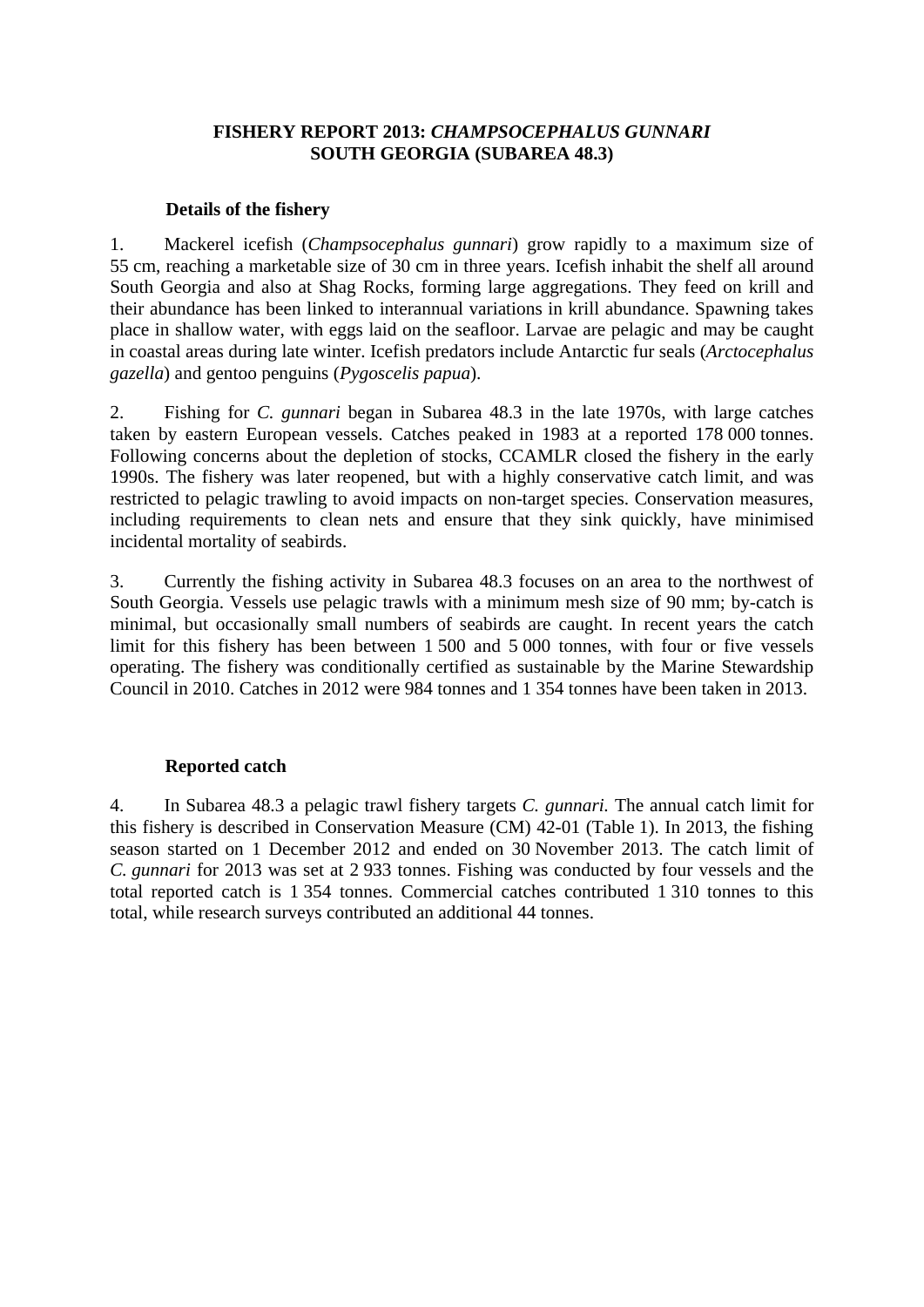| Season | Reported effort<br>(number of vessels) | Catch limit<br>(tonnes) | Reported catch<br>(tonnes) |  |
|--------|----------------------------------------|-------------------------|----------------------------|--|
| 1977   |                                        |                         | 93 595                     |  |
| 1978   |                                        |                         | 7472                       |  |
| 1979   |                                        |                         | 809                        |  |
| 1980   |                                        |                         | 8795                       |  |
| 1981   |                                        |                         | 27 903                     |  |
| 1982   |                                        |                         | 54 040                     |  |
| 1983   |                                        |                         | 178 824                    |  |
| 1984   |                                        |                         | 35 743                     |  |
| 1985   |                                        |                         | 628                        |  |
| 1986   |                                        |                         | 21 008                     |  |
| 1987   |                                        |                         | 80 5 86                    |  |
| 1988   | $\mathbf{1}$                           | 35 000                  | 36 054                     |  |
| 1989   |                                        | 0                       | 3                          |  |
| 1990   |                                        | 8 0 0 0                 | 8 1 3 5                    |  |
| 1991   |                                        | 26 000                  | 44                         |  |
| 1992   |                                        | $\mathbf{0}$            | 5                          |  |
| 1993   |                                        | 9 200                   | $\mathbf{0}$               |  |
| 1994   |                                        | 9 200                   | 13                         |  |
| 1995   |                                        | $\theta$                | 10                         |  |
| 1996   |                                        | 1 000                   | $\boldsymbol{0}$           |  |
| 1997   |                                        | 1 300                   | $\mathbf{0}$               |  |
| 1998   | $\mathbf{1}$                           | 4 5 20                  | 6                          |  |
| 1999   | $\mathbf{1}$                           | 4 8 4 0                 | 265                        |  |
| 2000   | $\overline{c}$                         | 4 0 36                  | 4 1 1 4                    |  |
| 2001   | 5                                      | 6760                    | 960                        |  |
| 2002   | 5                                      | 5 5 5 7                 | 2667                       |  |
| 2003   | $\overline{4}$                         | 2 1 8 1                 | 1986                       |  |
| 2004   | $\overline{7}$                         | 2887                    | 2683                       |  |
| 2005   | $\overline{7}$                         | 3 5 7 4                 | 200                        |  |
| 2006   | 5                                      | 2 2 4 4                 | 2 1 6 9                    |  |
| 2007   | 5                                      | 4 3 3 7                 | 4345                       |  |
| 2008   | 5                                      | 2 4 6 2                 | 2491                       |  |
| 2009   | 5                                      | 3834                    | 1834                       |  |
| 2010   | 3                                      | 1548                    | $12*$                      |  |
| 2011   | $\overline{c}$                         | 2 3 0 5                 | $12*$                      |  |
| 2012   | 3                                      | 3 0 7 2                 | 999                        |  |
| 2013   | $\overline{4}$                         | 2933                    | 1 3 5 4                    |  |

Table 1: Catch history (commercial and research catches) for *Champsocephalus gunnari* in Subarea 48.3. (Source: STATLANT data for past seasons, and catch and effort reports for current season.)

\* Catches in 2010 and 2011 were primarily from the research surveys.

5. Catch data from this fishery highlight high heavy exploitation in the late 1970s and a peak in 1983 (Table 1). CCAMLR closed the bottom trawl fishery in the early 1990s. The fishery reopened as a pelagic trawl fishery in 1995. Catch limits have been set biennially since 2012. Catch limits reflect the precautionary nature of the harvest control rule, assuming there is no recruitment in the second year of the assessment period. Catch limits for the second year of an assessment period (e.g. 2013) are therefore always lower than those for the first year. Catches are variable, probably reflecting both interannual variations in the icefish population and the availability of fish to the fishery (i.e. changes in the location and depth of fish).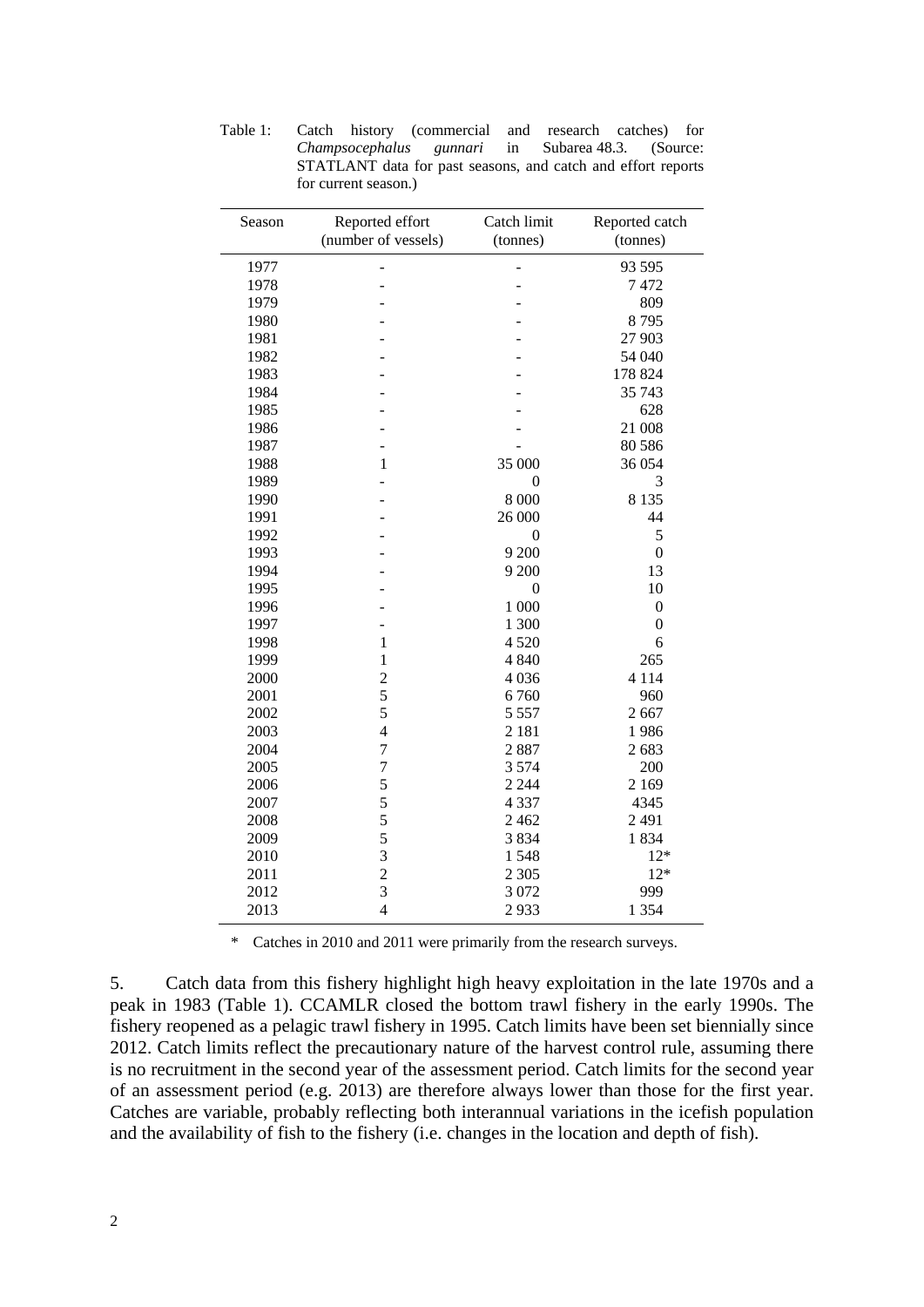## **IUU catch**

6. There has been no evidence of IUU activity in this fishery.

### **Size distribution of the catches**

7. Length frequencies for *C. gunnari* from 1987 to 2013 are presented in Figure 1. These length-frequency distributions of catches are unweighted and hence the interannual variability shown reflects differences in fishing times, seasons, locations, gears and methods (e.g. research vs. commercial trawls) in addition to differences in the fished population.



Figure 1: Length frequencies for *Champsocephalus gunnari* in Subarea 48.3 from observer data showing the number of hauls (N) and the number of fish measured (n) in each year at the top of each panel. Note that in 2010 and 2011 data are primarily from research hauls.

## **Stocks and areas**

8. Within Subarea 48.3, *C. gunnari* is restricted to the shelf area generally shallower than 350 m. Differences in length distribution have been noted between Shag Rocks (rocky outcrops around 150 miles to the northwest of South Georgia) and South Georgia, although these differences are not thought to represent separate stocks for purposes of stock assessment. *Champsocephalus gunnari* is considered a semi-pelagic species; young (0+ and 1+) fish are found in the pelagic zone, but fish become more demersal with increased age/size.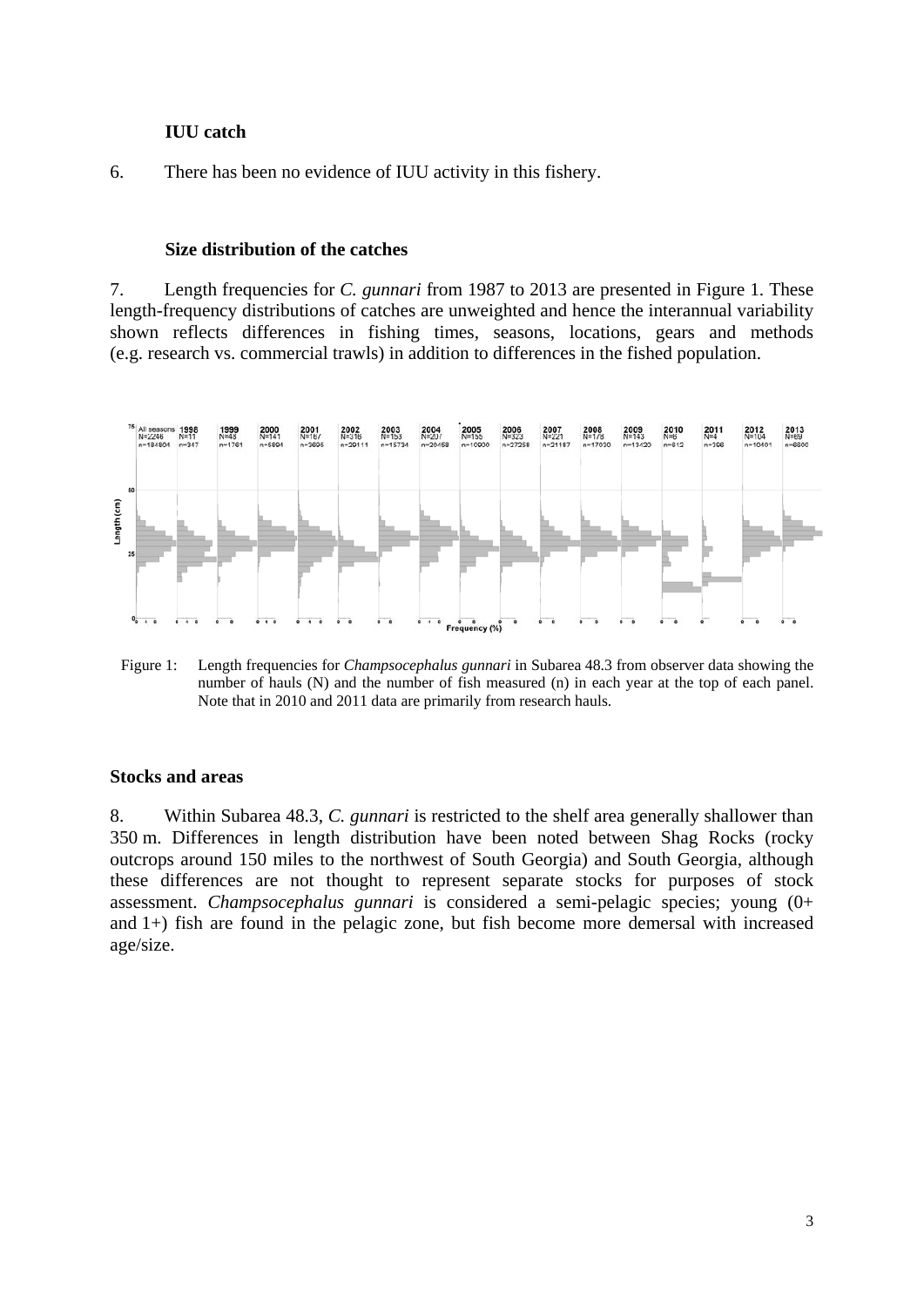## **Parameter estimation**

## **Estimation methods**

#### Acoustic surveys

9. Previous acoustic studies have demonstrated that *C. gunnari* of all sizes/ages spend time in midwater and indicated that bottom trawl surveys significantly underestimate *C. gunnari* biomass (see WG-FSA-SAM-04/20). In 2013 there were no new estimates of standing stock available from acoustic surveys.

#### Trawl surveys

10. In January 2013, the UK undertook a random stratified bottom trawl survey of the South Georgia and Shag Rocks shelf (WG-FSA-13/17). The survey, the 16th of its type, employed the same trawl gear and survey design as previous UK surveys in Subarea 48.3, which have operated since 1986 (see WG-FSA-10/38). The 2013 survey covered the whole shelf area: 70 random hauls were completed covering depths of between 100 and 320 m.

11. Overall biomass of *C. gunnari* was 106 548 tonnes, the highest recorded since 1990, with particularly large aggregations found in the northwest sector.

### **Parameter values**

#### Fixed parameters

12. In 2013 the growth parameters used in the assessment were those used by CCAMLR in previous years (SC-CAMLR-XXVI, Annex 5, Appendix O, Table 5) (Table 2, below). Abundance and length parameters were updated according to the 2013 survey results.

| ошлагеа 40.0.       |                  |         |  |  |
|---------------------|------------------|---------|--|--|
| Component           | Parameter        | Value   |  |  |
| Natural mortality   | M                | 0.71    |  |  |
| <b>VBGF</b>         | K                | 0.17    |  |  |
| <b>VBGF</b>         | $t_0$            | $-0.58$ |  |  |
| <b>VBGF</b>         | $L_{\infty}$     | 55.7    |  |  |
| Length to mass      | $\boldsymbol{a}$ | 0.0002  |  |  |
| $(\text{cm to } t)$ |                  |         |  |  |
| Length to mass      | h                | 3.35    |  |  |
| Maturity range:     |                  |         |  |  |
| 0 to full maturity  |                  |         |  |  |

Table 2: Biological parameters assumed for *Champsocephalus gunnari* in  $S<sub>1</sub>$ barea 40.3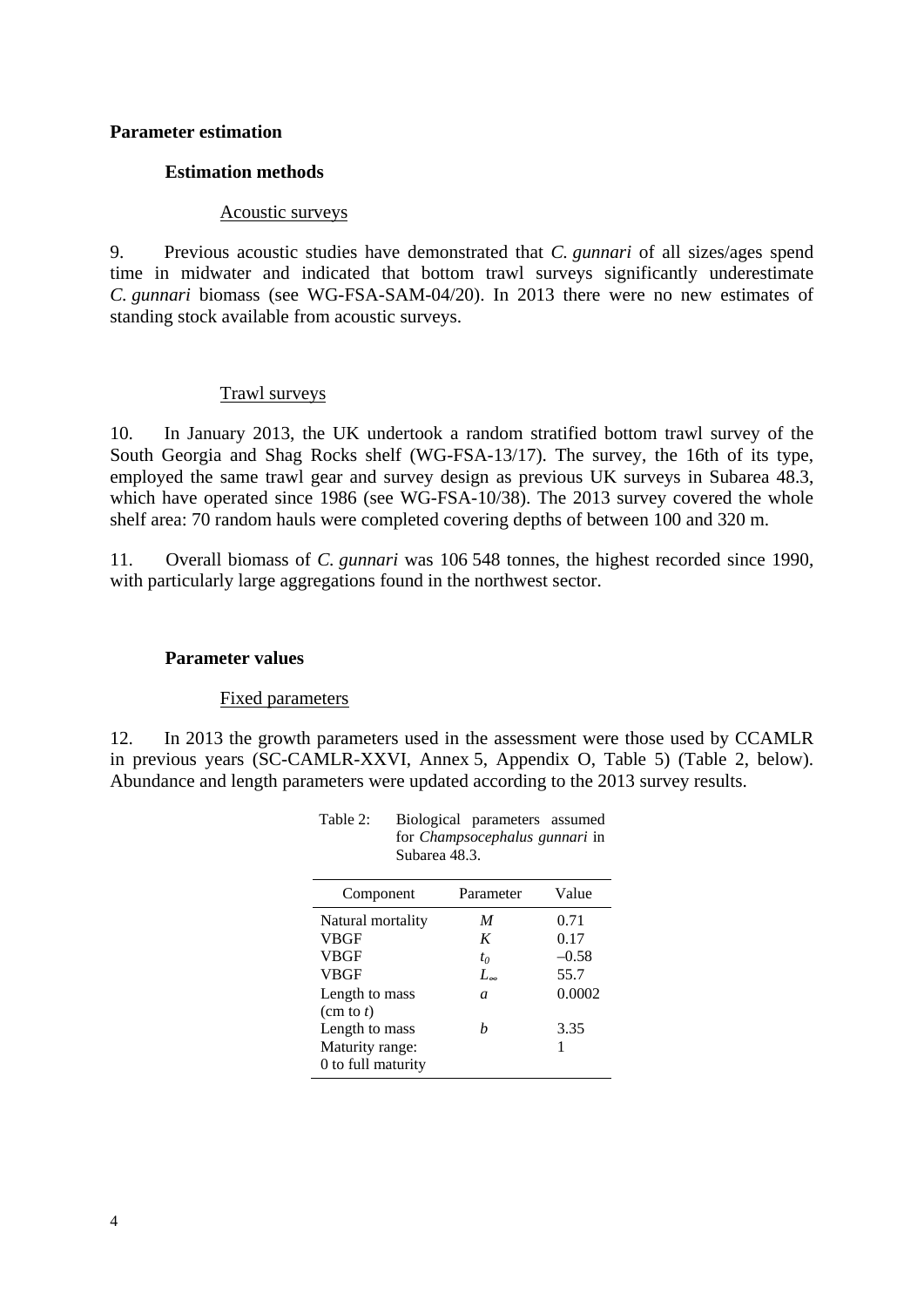### **Stock assessment**

13. The use of the length-based model to set catch limits for *C. gunnari* in Subarea 48.3 was endorsed at the 2010 meeting (SC-CAMLR-XXIX, Annex 8, paragraph 5.164). The assessment used survey data on length densities and biomass density without the need to identify age-specific cohorts.

14. Details of the 2014 stock assessment are set out in WG-FSA-13/27. The assessment in 2013 indicated that the stock was close to the highest level in the time series, with the median demersal biomass estimated at 106 548 tonnes, and a one-sided lower 95% confidence interval of 49 640 tonnes.

15. The CCAMLR Harvest Control Rule using a length-based approach has been demonstrated to provide robust precautionary estimates of catch limits and exploitation rates for *C. gunnari* in Subarea 48.3 (WG-SAM-13/31 Rev. 1). Application of the method to the January 2013 demersal trawl survey indicates a catch limit for *C. gunnari* in Subarea 48.3 of 4 635 tonnes for 2014 and 2 659 tonnes for 2015.

## **By-catch of fish**

## **By-catch removals**

16. Table 3 lists catch limits and catches of the most common by-catch species: humped rockcod (*Gobionotothen gibberifrons*), marbled rockcod (*Notothenia rossii*), grey rockcod (*Lepidonotothen squamifrons*), South Georgia icefish (*Pseudochaenichthys georgianus*) and blackfin icefish (*Chaenocephalus aceratus*).

Table 3: Reported catch and catch limits for by-catch species (*Gobionotothen gibberifrons*, *Notothenia rossii*, *Lepidonotothen squamifrons*, *Pseudochaenichthys georgianus* and *Chaenocephalus aceratus*) in the fishery for *Champsocephalus gunnari* in Subarea 48.3 (see CM 33-01 for details). (Source: finescale data.)

| Season |       | Gobionotothen<br>gibberifrons<br>(tonnes) |       | Notothenia<br>rossii<br>(tonnes) |       | Lepidonotothen<br>squamifrons<br>(tonnes) |       | Pseudochaenichthys<br>georgianus<br>(tonnes) |         | Chaenocephalus<br>aceratus<br>(tonnes) |
|--------|-------|-------------------------------------------|-------|----------------------------------|-------|-------------------------------------------|-------|----------------------------------------------|---------|----------------------------------------|
|        | Limit | Reported                                  | Limit | Reported                         | Limit | Reported                                  | Limit | Reported                                     | Limit   | Reported                               |
| 1999   | 1470  | 0                                         | 300   | 0                                | 300   | $\theta$                                  | 300   | $<$ 1                                        | 2 200   | $<$ 1                                  |
| 2000   | 1470  | $\overline{0}$                            | 300   | 0                                | 300   | $\theta$                                  | 300   | 0                                            | 2 200   | $\overline{0}$                         |
| 2001   | 1470  | $<$ 1                                     | 300   | $\theta$                         | 300   | $\theta$                                  | 300   | 6                                            | 2 200   | $<$ 1                                  |
| 2002   | 1470  | $<$ 1                                     | 300   | $\leq$ 1                         | 300   | $\theta$                                  | 300   | 5                                            | 2 200   | 5                                      |
| 2003   | 1470  | $\overline{0}$                            | 300   | $\mathbf{0}$                     | 300   | $\overline{0}$                            | 300   | 5                                            | 2 200   | $<$ 1                                  |
| 2004   | 1470  | 0                                         | 300   | $\overline{0}$                   | 300   | $\theta$                                  | 300   | 3                                            | 2 200   | $<$ 1                                  |
| 2005   | 1470  | $<$ 1                                     | 300   | $<$ 1                            | 300   | $<$ 1                                     | 300   | 25                                           | 2 200   |                                        |
| 2006   | 1470  | $\theta$                                  | 300   |                                  | 300   | $\theta$                                  | 300   | 6                                            | 2 200   | $<$ 1                                  |
| 2007   | 1470  | $<$ 1                                     | 300   | $<$ 1                            | 300   | $\overline{0}$                            | 300   | $<$ 1                                        | 2 200   | $\theta$                               |
| 2008   | 1470  | $\leq$                                    | 300   | $<$ 1                            | 300   | $\theta$                                  | 300   | $\leq$ 1                                     | 2 2 0 0 | $<$ 1                                  |
| 2009   | 1470  | $<$ 1                                     | 300   | $<$ 1                            | 300   | $\overline{0}$                            | 300   | $<$ 1                                        | 2 2 0 0 | $<$ 1                                  |
| 2010   | 1470  | $<$ 1                                     | 300   | $\leq$ 1                         | 300   | $\theta$                                  | 300   | $<$ 1                                        | 2 200   | 0                                      |
| 2011   | 1470  | $\overline{0}$                            | 300   | $\leq$ 1                         | 300   | $\theta$                                  | 300   | $\leq$ 1                                     | 2 200   | $\theta$                               |
| 2012   | 1470  | $<$ 1                                     | 300   | 5                                | 300   | 24                                        | 300   | 14                                           | 2 200   | $<$ 1                                  |
| 2013   | 1470  | $<$ 1                                     | 300   | $<$ 1                            | 300   | $\theta$                                  | 300   | $<$ 1                                        | 2 200   | $<$ 1                                  |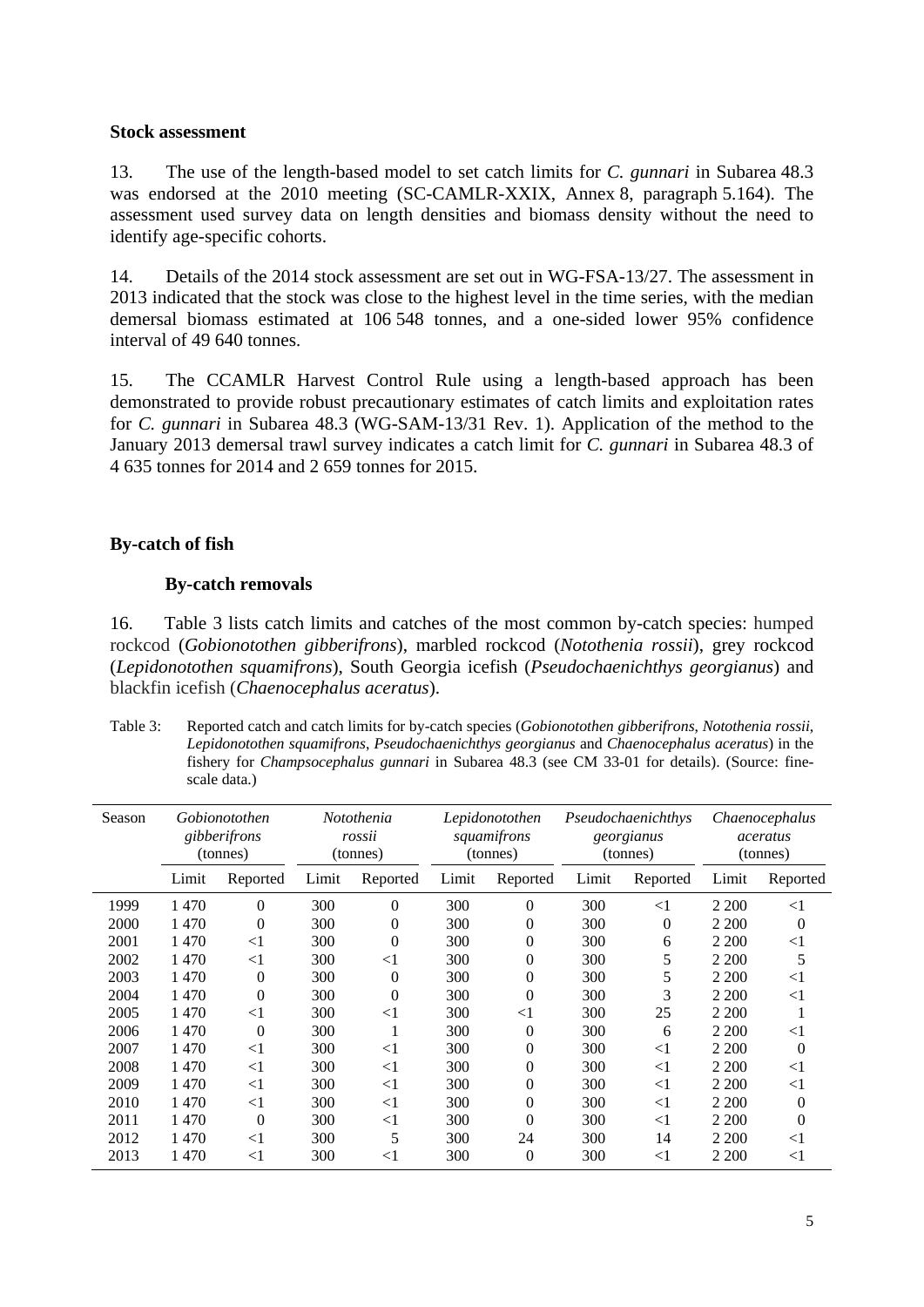### **Mitigation measures for by-catch**

17. The by-catch limits are set out in CM 33-01 and specific by-catch related move-on rules (whereby a vessel must move at least 5 n miles from a location where significant amounts of by-catch were hauled) are detailed in CM 42-01, paragraph 6.

### **Incidental mortality of birds and mammals**

### **Incidental mortality reported**

18. The incidental mortality rates for grey-headed albatross (*Thalassarche chrysostoma*), black-browed albatross (*T. melanophrys*) and white-chinned petrel (*Procellaria aequinoctialis*) are presented in Table 4. In 2013, there were two observed mortalities of *P. aequinoctialis* and no marine mammal mortalities.

| Fishing<br>season | Trawls<br>observed | <i>Thalassarche</i><br>chrysostoma | T. melanophrys | Procellaria<br>aequinoctialis | Other |
|-------------------|--------------------|------------------------------------|----------------|-------------------------------|-------|
| 2001              | 350                | 5                                  | 46             | 41                            |       |
| 2002              | 431                |                                    | 18             | 49                            |       |
| 2003              | 182                |                                    |                | 31                            |       |
| 2004              | 238                | 1                                  | 26             | 59                            |       |
| 2005              | 277                |                                    | 9              |                               |       |
| 2006              | 587                |                                    | 11             | 21                            |       |
| 2007              | 391                |                                    | 2              | 3                             |       |
| 2008              | 247                |                                    |                | 3                             | 2     |
| 2009              | 174                |                                    | 6              | 5                             |       |
| 2010              | 69                 |                                    |                |                               |       |
| 2011              | 5                  |                                    |                |                               |       |
| 2012              | 106                |                                    |                |                               |       |
| 2013              | 61                 |                                    |                | 2                             |       |

Table 4: Number of seabirds killed in the trawl fishery in Subarea 48.3.

### **Identification of levels of risk**

19. The level of risk of incidental mortality of seabirds in Subarea 48.3 remains at category 5 (high) (SC-CAMLR-XXX, Annex 8, paragraph 8.1).

#### **Mitigation measures for incidental mortality of birds and mammals**

20. CM 25-03 applies to this fishery. It sets out technical measures to minimise bird by-catch, and relates to: net monitoring cables, vessel lighting, discarding of offal, net cleaning, net sinking (nets are most likely to trap seabirds when they are on the surface of the water) and streamer lines (bird scarers).

21. CM 42-01 has a further mitigation measure that, should any vessel catch a total of 20 seabirds, it shall cease fishing and shall be excluded from further participation in the fishery in that year.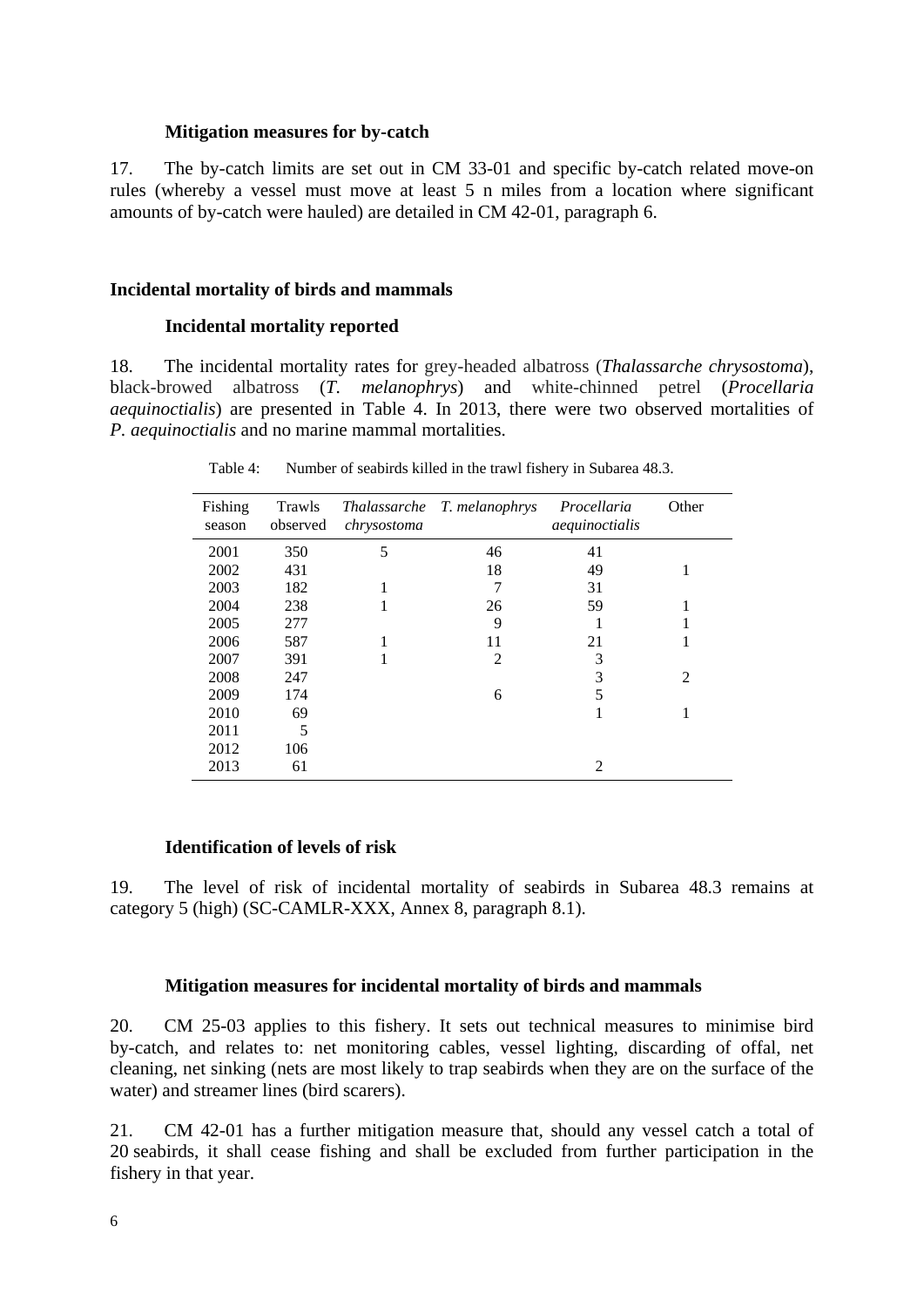## **Ecosystem implications/effects**

22. The current pelagic trawl fishery for *C. gunnari* in Subarea 48.3 has minimal impact on the benthic ecosystem. There is a small by-catch of other icefish species, but this is typically much smaller than the catch limits for these species (Table 3). *Champsocephalus gunnari* play an important role in the ecosystem of the South Georgia shelf as predators of krill (*Euphausia superba*), other euphausiids and the hyperiid amphipod (*Themisto gaudichaudii*) and as prey species of fur seals and gentoo penguins. *Champsocephalus gunnari* may also be consumed by juvenile toothfish in years of high *C. gunnari* abundance at Shag Rocks.

23. Estimates of *C. gunnari* standing stock have been shown to vary in relation to krill abundance at South Georgia, and in years of poor krill availability, *C. gunnari* condition is poorer and larger quantities are likely to be consumed by both fur seals and gentoo penguins, which are normally krill-dependent predators.

24. Samples taken on the 2013 trawl found that *E. superba* dominated the diet of mackerel icefish although differences between areal strata were evident. In the southwest region *T. gaudichaudii* was the dominant diet item, with fish and *T. gaudichaudii* comprising the majority of the diet at Shag Rocks.

25. Preliminary analysis of long-term data series from UK trawl surveys (1986–2013) indicates that abundance of previously overexploited fish (*C. gunnari* and *N. rossi*) may now be slowly increasing (WG-FSA-13/26). Time-series analysis of length-frequency data of *C. gunnari* from five Argentine surveys between 1993 and 2013 also indicates a steady increase in densities of adult fish (WG-FSA-13/65).

# **Current management advice and conservation measures**

26. The limits on the fishery for *C. gunnari* in Subarea 48.3 are defined in CM 42-01 and summarised in Table 5.

| Element       | Limits in force                                                                 |
|---------------|---------------------------------------------------------------------------------|
| Access (gear) | Trawling only<br>Bottom trawl prohibited                                        |
| Access (area) | Fishing prohibited within 12 n miles of South Georgia from<br>1 March to 31 May |
| Catch limit   | 4.635 tonnes                                                                    |
| Move-on rule  | Move on if $>100$ kg caught of which $>10\%$ by number are<br>$<$ 240 mm TL     |
| Season        | 1 December to 30 November                                                       |
| By-catch      | By-catch rates as in CM 33-01 to apply, plus<br>move-on rule                    |
|               |                                                                                 |

Table 5: Limits on the fishery for *Champsocephalus gunnari* in Subarea 48.3 in force (CM 42-01).

(continued)